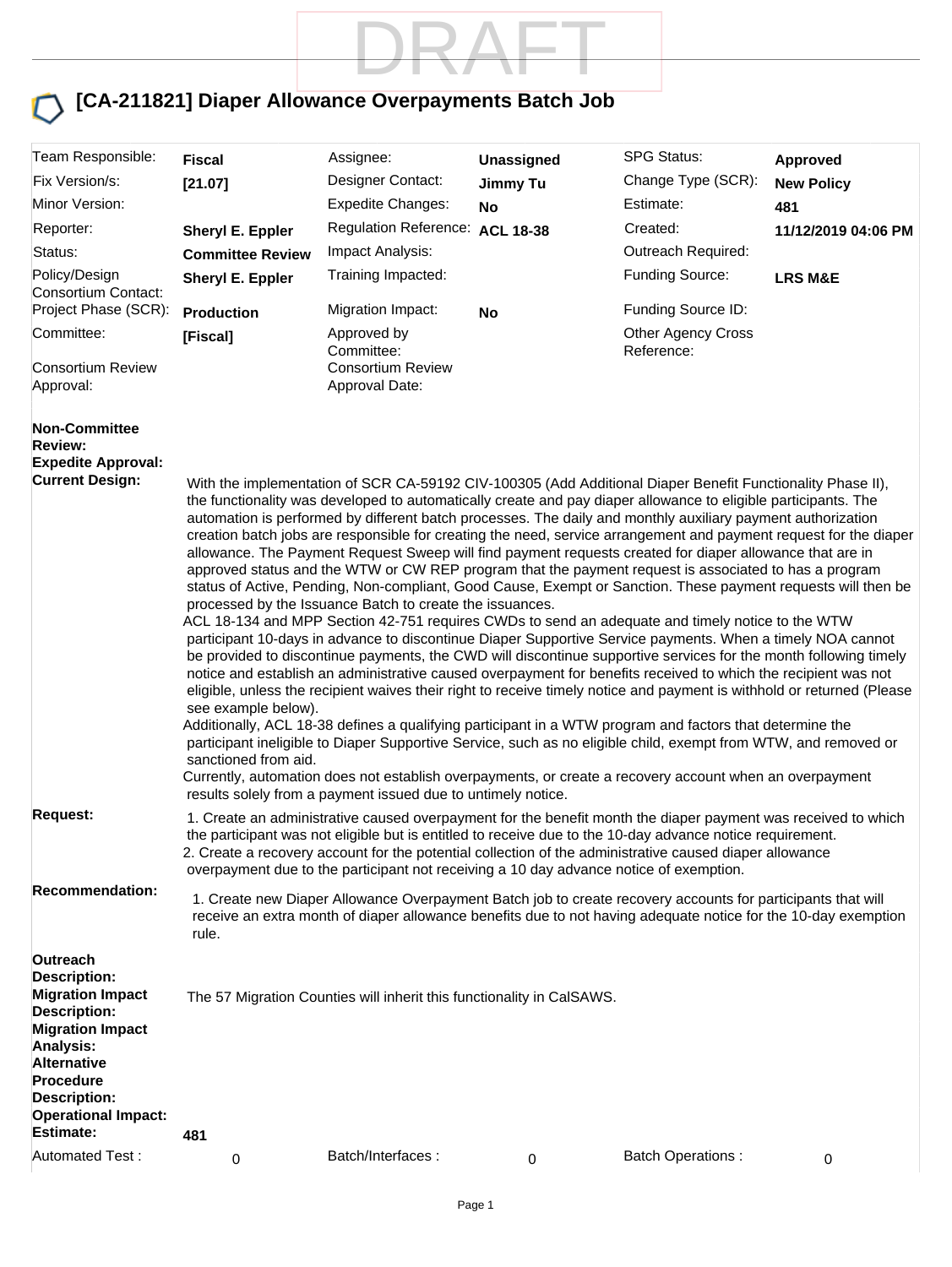| CalHEERS:                                | 0   | CalHEERS Test:   | 0 | Client Correspondence: | $\Omega$ |
|------------------------------------------|-----|------------------|---|------------------------|----------|
| DBA :                                    | 0   | Design:          | 0 | Eligibility:           | 0        |
| Fiscal:                                  | 311 | Forms Test:      | 0 | Imaging:               | 0        |
| IVR/CC:                                  | 0   | Online:          | 0 | Performance:           | 0        |
| <b>Release Communication</b><br>Support: | 0   | Reports:         | 0 | Reports Test:          | 0        |
| Security:                                | 0   | Special Project: | 0 | System Test Support:   | 125      |
| Tech Arch :                              | 0   | Tech Ops:        | 0 | Training:              | 0        |
| Translation :                            | 0   |                  |   |                        |          |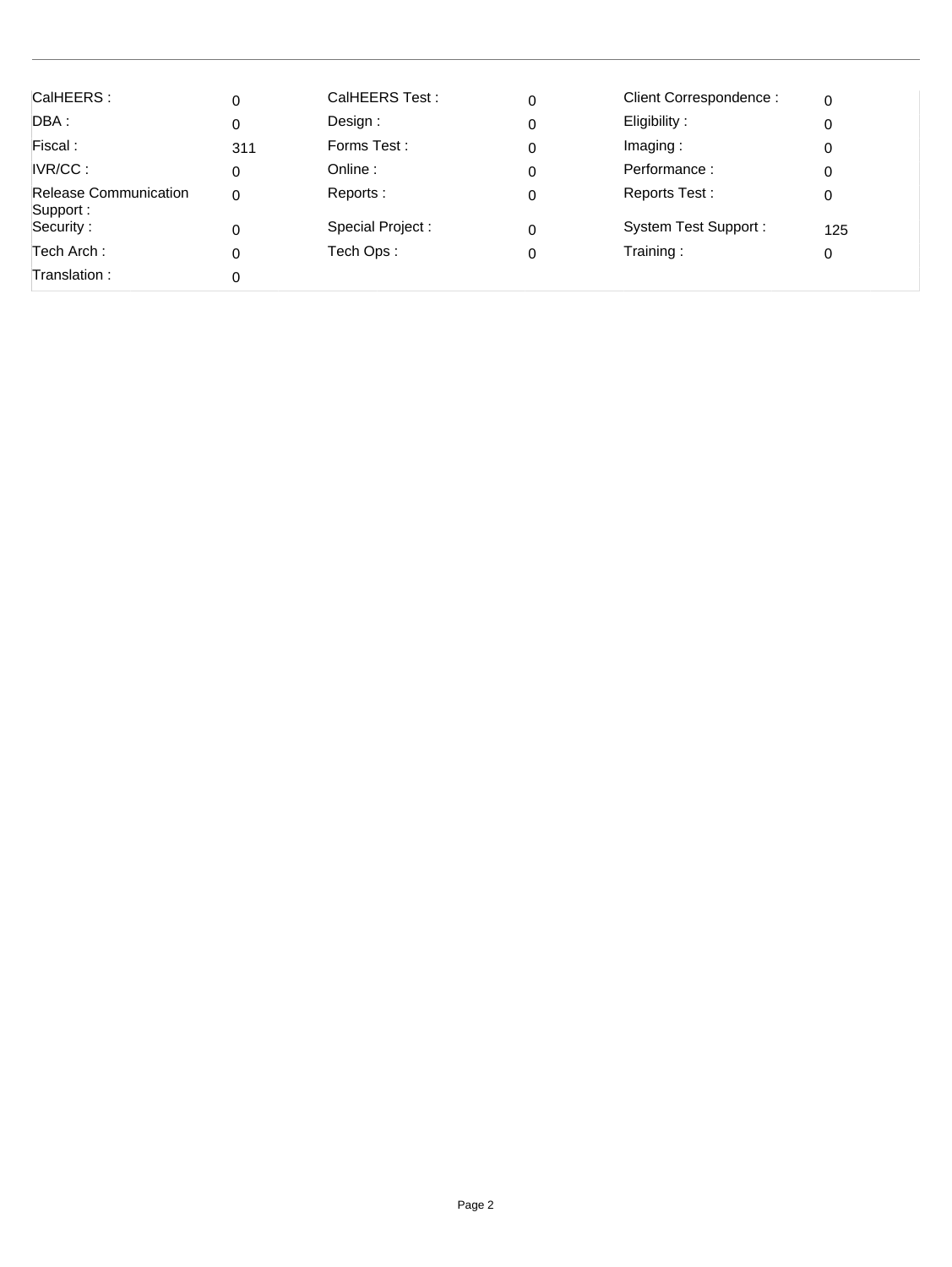## **[CA-212174] ACL 19-41 Expanding SSI Cash-Out Nutritional Benefits**

| Team Responsible:                                                                                                            | <b>Fiscal</b>                                                                                                                                                                                                                                                                                                                                                                                                                                                                                                                                                                                                                                                                                        |  | Assignee:                                                      | Rabia Mukhi        | <b>SPG Status:</b>                                                                                                  | Approved            |
|------------------------------------------------------------------------------------------------------------------------------|------------------------------------------------------------------------------------------------------------------------------------------------------------------------------------------------------------------------------------------------------------------------------------------------------------------------------------------------------------------------------------------------------------------------------------------------------------------------------------------------------------------------------------------------------------------------------------------------------------------------------------------------------------------------------------------------------|--|----------------------------------------------------------------|--------------------|---------------------------------------------------------------------------------------------------------------------|---------------------|
| Fix Version/s:                                                                                                               | [21.07]                                                                                                                                                                                                                                                                                                                                                                                                                                                                                                                                                                                                                                                                                              |  | Designer Contact:                                              | <b>Eric Wu</b>     | Change Type (SCR):                                                                                                  | <b>New Policy</b>   |
| Minor Version:                                                                                                               |                                                                                                                                                                                                                                                                                                                                                                                                                                                                                                                                                                                                                                                                                                      |  | <b>Expedite Changes:</b>                                       | <b>Start Build</b> | Estimate:                                                                                                           | 638                 |
| Reporter:                                                                                                                    | Sheryl E. Eppler                                                                                                                                                                                                                                                                                                                                                                                                                                                                                                                                                                                                                                                                                     |  | <b>Regulation Reference:</b>                                   | <b>ACL 19-41</b>   | Created:                                                                                                            | 12/03/2019 03:32 PM |
| Status:                                                                                                                      | In Development                                                                                                                                                                                                                                                                                                                                                                                                                                                                                                                                                                                                                                                                                       |  | Impact Analysis:                                               | [N/A]              | Outreach Required:                                                                                                  | No                  |
| Policy/Design<br>Consortium Contact:                                                                                         | Sheryl E. Eppler                                                                                                                                                                                                                                                                                                                                                                                                                                                                                                                                                                                                                                                                                     |  | Training Impacted:                                             |                    | Funding Source:                                                                                                     | <b>LRS M&amp;E</b>  |
| Project Phase (SCR):                                                                                                         | <b>Production</b>                                                                                                                                                                                                                                                                                                                                                                                                                                                                                                                                                                                                                                                                                    |  | Migration Impact:                                              | No                 | Funding Source ID:                                                                                                  |                     |
| Committee:<br><b>Consortium Review</b>                                                                                       | [Collections]                                                                                                                                                                                                                                                                                                                                                                                                                                                                                                                                                                                                                                                                                        |  | Approved by<br>Committee:<br><b>Consortium Review</b>          | 05/05/2021         | <b>Other Agency Cross</b><br>Reference:                                                                             | CIV-105783          |
| Approval:                                                                                                                    |                                                                                                                                                                                                                                                                                                                                                                                                                                                                                                                                                                                                                                                                                                      |  | Approval Date:                                                 |                    |                                                                                                                     |                     |
| <b>Non-Committee</b><br><b>Review:</b>                                                                                       |                                                                                                                                                                                                                                                                                                                                                                                                                                                                                                                                                                                                                                                                                                      |  |                                                                |                    |                                                                                                                     |                     |
| <b>Expedite Approval:</b>                                                                                                    |                                                                                                                                                                                                                                                                                                                                                                                                                                                                                                                                                                                                                                                                                                      |  | Expedited start build approval from Jo Anne Osborn on 5/7/2021 |                    |                                                                                                                     |                     |
| <b>Current Design:</b>                                                                                                       | SCR CA-203103, CIV-101471 made the following implementations in the system to prevent users from collecting<br>payments for Supplemental Nutrition Benefit (SNB) and Transitional Supplemental Nutrition Benefit (TNB)<br>overissuances/overpayments:<br>1. Recovery Accounts with the Nutrition Benefit program cannot be made 'Active'.<br>2. EBT repayments cannot be made with SNB and TNB benefit funds.<br>3. Receipts cannot be created for Nutrition Benefit program.                                                                                                                                                                                                                        |  |                                                                |                    |                                                                                                                     |                     |
| <b>Request:</b>                                                                                                              | ACL 19-41 states that county can investigate SNB Program or TNB Program cases when fraud is suspected, and<br>SNB and TNB benefits are subject to W&IC 10980. This SCR specifies required enhancements in the system to<br>allow collections for any Nutrition Benefit overissuance/overpayment because of fraud.<br>1. Update Recovery Account Detail page to allow Nutrition Benefit Recovery Accounts to be active.<br>2. Update EBT Repayment Detail page to allow Repayments on 'SNB' and 'TNB' benefit types.<br>3. Update Receipt Detail page to allow Nutrition Benefit program.<br>4. Update Fiscal batches to not terminate Nutrition Benefit Recovery Accounts that are related to fraud. |  |                                                                |                    |                                                                                                                     |                     |
| <b>Recommendation:</b>                                                                                                       |                                                                                                                                                                                                                                                                                                                                                                                                                                                                                                                                                                                                                                                                                                      |  |                                                                |                    |                                                                                                                     |                     |
| Outreach<br><b>Description:</b><br><b>Migration Impact</b><br><b>Description:</b>                                            | in CalSAWS.                                                                                                                                                                                                                                                                                                                                                                                                                                                                                                                                                                                                                                                                                          |  |                                                                |                    | Joint design has been approved through the Collections Committee. Other 57 Counties will inherit this functionality |                     |
| <b>Migration Impact</b>                                                                                                      | No Impact                                                                                                                                                                                                                                                                                                                                                                                                                                                                                                                                                                                                                                                                                            |  |                                                                |                    |                                                                                                                     |                     |
| Analysis:<br><b>Alternative</b><br><b>Procedure</b><br><b>Description:</b><br><b>Operational Impact:</b><br><b>Estimate:</b> | N/A<br>638                                                                                                                                                                                                                                                                                                                                                                                                                                                                                                                                                                                                                                                                                           |  |                                                                |                    |                                                                                                                     |                     |
| <b>Automated Test:</b>                                                                                                       | 132                                                                                                                                                                                                                                                                                                                                                                                                                                                                                                                                                                                                                                                                                                  |  | Batch/Interfaces:                                              | 0                  | <b>Batch Operations:</b>                                                                                            | 0                   |
| CalHEERS:                                                                                                                    | 0                                                                                                                                                                                                                                                                                                                                                                                                                                                                                                                                                                                                                                                                                                    |  | CalHEERS Test:                                                 | 0                  | Client Correspondence :                                                                                             | 0                   |
| DBA:                                                                                                                         | 0                                                                                                                                                                                                                                                                                                                                                                                                                                                                                                                                                                                                                                                                                                    |  | Design:                                                        | 0                  | Eligibility:                                                                                                        | 0                   |
| Fiscal:                                                                                                                      | 276                                                                                                                                                                                                                                                                                                                                                                                                                                                                                                                                                                                                                                                                                                  |  | Forms Test:                                                    | 0                  | Imaging:                                                                                                            | 0                   |
| IVR/CC:                                                                                                                      | 0                                                                                                                                                                                                                                                                                                                                                                                                                                                                                                                                                                                                                                                                                                    |  | Online:                                                        | 0                  | Performance:                                                                                                        | 0                   |
| <b>Release Communication</b><br>Support:                                                                                     | 0                                                                                                                                                                                                                                                                                                                                                                                                                                                                                                                                                                                                                                                                                                    |  | Reports:                                                       | 0                  | Reports Test:                                                                                                       | 0                   |
| Security:                                                                                                                    | 0                                                                                                                                                                                                                                                                                                                                                                                                                                                                                                                                                                                                                                                                                                    |  | Special Project :                                              | 0                  | <b>System Test Support:</b>                                                                                         | 170                 |
| Tech Arch:                                                                                                                   | 0                                                                                                                                                                                                                                                                                                                                                                                                                                                                                                                                                                                                                                                                                                    |  | Tech Ops:                                                      | 0                  | Training:                                                                                                           | 0                   |
| Translation:                                                                                                                 | 0                                                                                                                                                                                                                                                                                                                                                                                                                                                                                                                                                                                                                                                                                                    |  |                                                                |                    |                                                                                                                     |                     |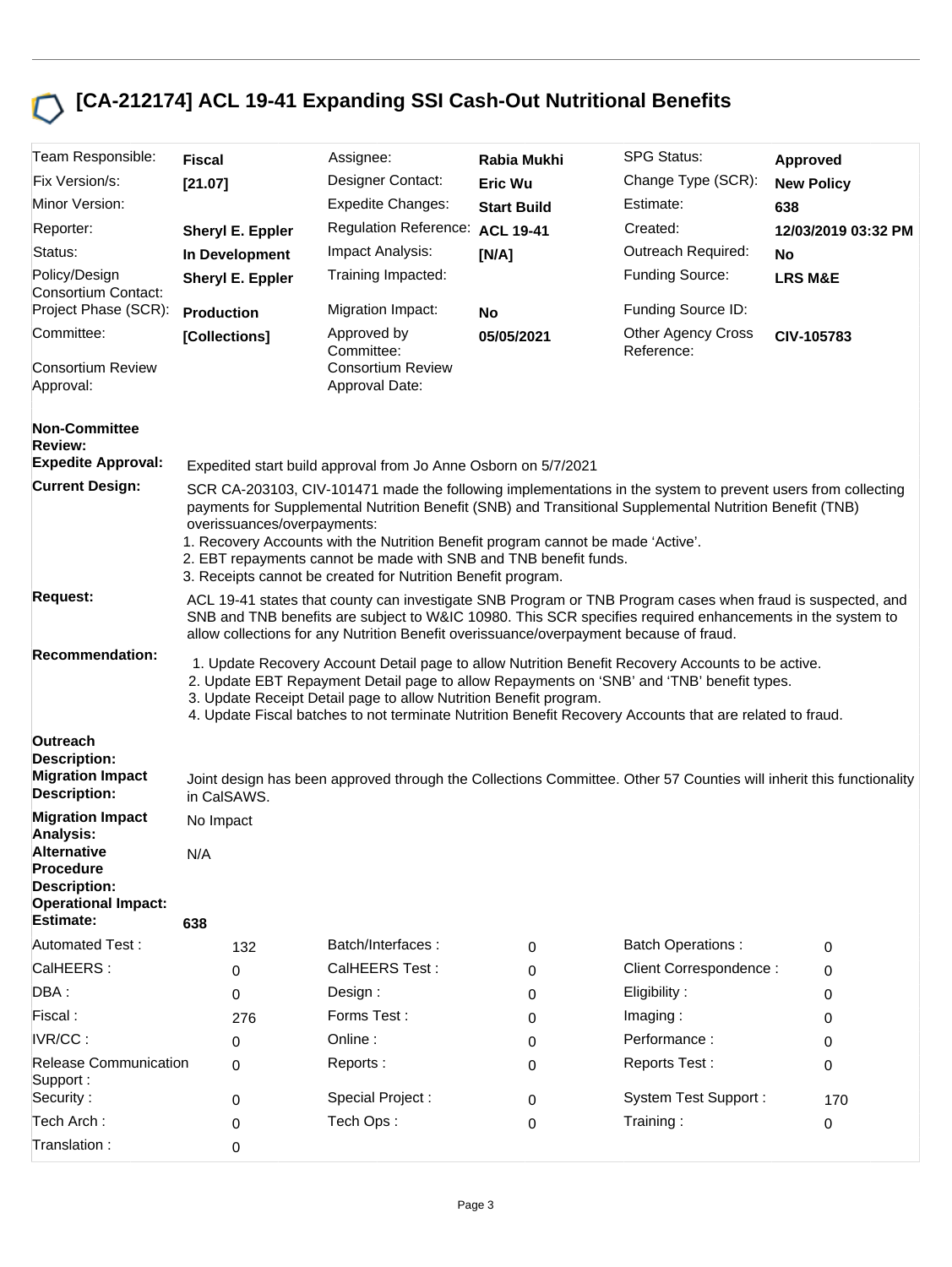# **[CA-219596] Add validation to Transaction Detail page Effective Month field**

| Team Responsible:                                                                 | <b>Fiscal</b>                                                                                                                                                                                                                                                                                                                                                                    | Assignee:                                                                                                                                                                      | Rabia Mukhi     | <b>SPG Status:</b>                      | Approved            |  |
|-----------------------------------------------------------------------------------|----------------------------------------------------------------------------------------------------------------------------------------------------------------------------------------------------------------------------------------------------------------------------------------------------------------------------------------------------------------------------------|--------------------------------------------------------------------------------------------------------------------------------------------------------------------------------|-----------------|-----------------------------------------|---------------------|--|
| Fix Version/s:                                                                    | [21.07]                                                                                                                                                                                                                                                                                                                                                                          | Designer Contact:                                                                                                                                                              | <b>Jimmy Tu</b> | Change Type (SCR):                      | <b>Enhancement</b>  |  |
| Minor Version:                                                                    |                                                                                                                                                                                                                                                                                                                                                                                  | <b>Expedite Changes:</b>                                                                                                                                                       | <b>No</b>       | Estimate:                               | 84                  |  |
| Reporter:                                                                         | Sheryl E. Eppler                                                                                                                                                                                                                                                                                                                                                                 | <b>Regulation Reference:</b>                                                                                                                                                   |                 | Created:                                | 09/10/2020 06:45 AM |  |
| Status:                                                                           | In Development                                                                                                                                                                                                                                                                                                                                                                   | Impact Analysis:                                                                                                                                                               | [N/A]           | Outreach Required:                      | No                  |  |
| Policy/Design<br>Consortium Contact:                                              | Sheryl E. Eppler                                                                                                                                                                                                                                                                                                                                                                 | Training Impacted:                                                                                                                                                             | [N/A]           | <b>Funding Source:</b>                  | <b>LRS M&amp;E</b>  |  |
| Project Phase (SCR):                                                              | <b>Production</b>                                                                                                                                                                                                                                                                                                                                                                | Migration Impact:                                                                                                                                                              | <b>No</b>       | Funding Source ID:                      |                     |  |
| Committee:                                                                        | [Collections]                                                                                                                                                                                                                                                                                                                                                                    | Approved by<br>Committee:                                                                                                                                                      |                 | <b>Other Agency Cross</b><br>Reference: |                     |  |
| <b>Consortium Review</b><br>Approval:                                             |                                                                                                                                                                                                                                                                                                                                                                                  | <b>Consortium Review</b><br>Approval Date:                                                                                                                                     |                 |                                         |                     |  |
| <b>Non-Committee</b>                                                              |                                                                                                                                                                                                                                                                                                                                                                                  |                                                                                                                                                                                |                 |                                         |                     |  |
| <b>Review:</b><br><b>Expedite Approval:</b>                                       |                                                                                                                                                                                                                                                                                                                                                                                  |                                                                                                                                                                                |                 |                                         |                     |  |
| <b>Current Design:</b>                                                            |                                                                                                                                                                                                                                                                                                                                                                                  | Recovery Account Transaction Detail page field 'Effective Month' does not have any validation to ensure the date<br>entered is not several months (or years) in the future.    |                 |                                         |                     |  |
| <b>Request:</b>                                                                   |                                                                                                                                                                                                                                                                                                                                                                                  | Prevent users from entering an Effective Date that is greater than one month in the future.                                                                                    |                 |                                         |                     |  |
| <b>Recommendation:</b>                                                            | 1. On the Recovery Account Transaction Detail page, add a validation message that will prevent users from<br>entering an Effective Date that is more than one month in the future.<br>2. Data Change any existing Transaction Detail records where the Effective Date is greater than the month after<br>this SCR is implemented, to be the month after this SCR is implemented. |                                                                                                                                                                                |                 |                                         |                     |  |
| Outreach<br><b>Description:</b><br><b>Migration Impact</b><br><b>Description:</b> |                                                                                                                                                                                                                                                                                                                                                                                  | C-IV feedback has been addressed and the design has been approved through the Fiscal Committee. The C-IV<br>counties will be adopting this functionality as part of migration. |                 |                                         |                     |  |
| <b>Migration Impact</b>                                                           |                                                                                                                                                                                                                                                                                                                                                                                  |                                                                                                                                                                                |                 |                                         |                     |  |
| Analysis:<br><b>Alternative</b><br><b>Procedure</b><br><b>Description:</b>        | N/a                                                                                                                                                                                                                                                                                                                                                                              |                                                                                                                                                                                |                 |                                         |                     |  |
| <b>Operational Impact:</b><br><b>Estimate:</b>                                    |                                                                                                                                                                                                                                                                                                                                                                                  |                                                                                                                                                                                |                 |                                         |                     |  |
| <b>Automated Test:</b>                                                            | 84                                                                                                                                                                                                                                                                                                                                                                               | Batch/Interfaces:                                                                                                                                                              |                 | <b>Batch Operations:</b>                |                     |  |
| CalHEERS:                                                                         | 12                                                                                                                                                                                                                                                                                                                                                                               | CalHEERS Test:                                                                                                                                                                 | 0               | Client Correspondence :                 | 0                   |  |
| DBA:                                                                              | 0<br>0                                                                                                                                                                                                                                                                                                                                                                           | Design :                                                                                                                                                                       | 0<br>0          | Eligibility:                            | 0<br>0              |  |
| Fiscal:                                                                           | 48                                                                                                                                                                                                                                                                                                                                                                               | Forms Test:                                                                                                                                                                    | 0               | Imaging:                                | 0                   |  |
| IVR/CC:                                                                           | 0                                                                                                                                                                                                                                                                                                                                                                                | Online:                                                                                                                                                                        | 0               | Performance:                            | 0                   |  |
| Release Communication<br>Support:                                                 | 0                                                                                                                                                                                                                                                                                                                                                                                | Reports:                                                                                                                                                                       | 0               | Reports Test:                           | 0                   |  |
| Security:                                                                         | 0                                                                                                                                                                                                                                                                                                                                                                                | Special Project :                                                                                                                                                              | 0               | <b>System Test Support:</b>             | 19                  |  |
| Tech Arch:                                                                        | 0                                                                                                                                                                                                                                                                                                                                                                                | Tech Ops:                                                                                                                                                                      | 0               | Training:                               | 0                   |  |
| Translation:                                                                      | 0                                                                                                                                                                                                                                                                                                                                                                                |                                                                                                                                                                                |                 |                                         |                     |  |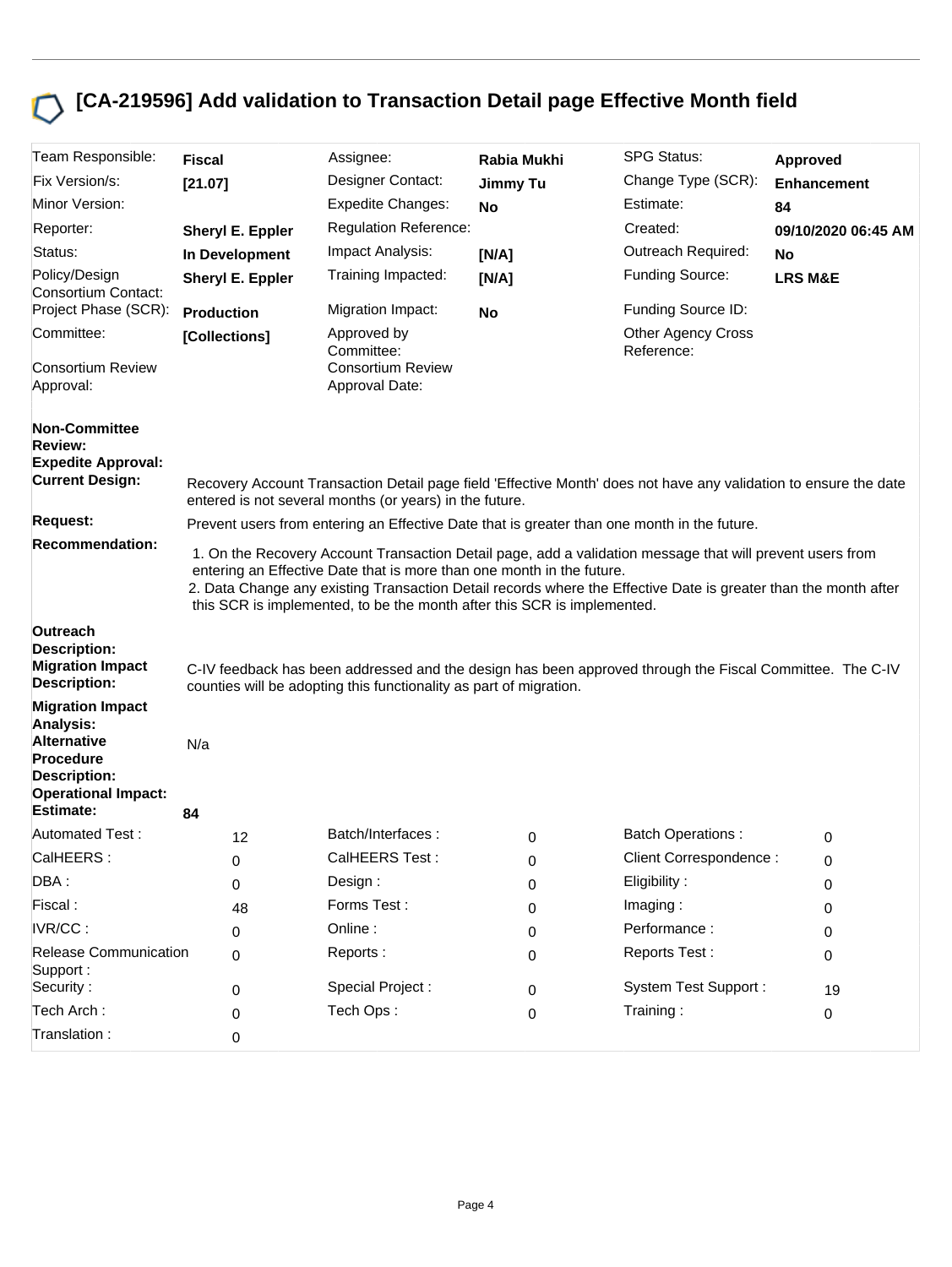## **[CA-222186] Requirements for Payee Address on Refunds**

| Team Responsible:                                                                           | <b>Fiscal</b>                                                                                                                                                                                                                                                                                                                                                                                                                      | Assignee:                                                                                                                                                                                                                                                                   | <b>Andrea Chen</b>  | <b>SPG Status:</b>                      | Approved                |  |  |
|---------------------------------------------------------------------------------------------|------------------------------------------------------------------------------------------------------------------------------------------------------------------------------------------------------------------------------------------------------------------------------------------------------------------------------------------------------------------------------------------------------------------------------------|-----------------------------------------------------------------------------------------------------------------------------------------------------------------------------------------------------------------------------------------------------------------------------|---------------------|-----------------------------------------|-------------------------|--|--|
| Fix Version/s:                                                                              | [21.07]                                                                                                                                                                                                                                                                                                                                                                                                                            | Designer Contact:                                                                                                                                                                                                                                                           | <b>Ishrath Khan</b> | Change Type (SCR):                      | <b>Policy Re-Design</b> |  |  |
| Minor Version:                                                                              |                                                                                                                                                                                                                                                                                                                                                                                                                                    | <b>Expedite Changes:</b>                                                                                                                                                                                                                                                    | <b>Start Build</b>  | Estimate:                               | 349                     |  |  |
| Reporter:                                                                                   | Juan Jose Avila                                                                                                                                                                                                                                                                                                                                                                                                                    | <b>Regulation Reference:</b>                                                                                                                                                                                                                                                | <b>TBD</b>          | Created:                                | 11/30/2020 05:10 PM     |  |  |
| Status:                                                                                     | In Development                                                                                                                                                                                                                                                                                                                                                                                                                     | Impact Analysis:                                                                                                                                                                                                                                                            | [N/A]               | Outreach Required:                      | No                      |  |  |
| Policy/Design<br>Consortium Contact:                                                        | Sheryl E. Eppler                                                                                                                                                                                                                                                                                                                                                                                                                   | Training Impacted:                                                                                                                                                                                                                                                          |                     | Funding Source:                         | <b>LRS M&amp;E</b>      |  |  |
| Project Phase (SCR):                                                                        | <b>Production</b>                                                                                                                                                                                                                                                                                                                                                                                                                  | Migration Impact:                                                                                                                                                                                                                                                           | No                  | Funding Source ID:                      |                         |  |  |
| Committee:                                                                                  | [Fiscal]                                                                                                                                                                                                                                                                                                                                                                                                                           | Approved by<br>Committee:                                                                                                                                                                                                                                                   | 05/06/2021          | <b>Other Agency Cross</b><br>Reference: |                         |  |  |
| <b>Consortium Review</b><br>Approval:                                                       |                                                                                                                                                                                                                                                                                                                                                                                                                                    | <b>Consortium Review</b><br>Approval Date:                                                                                                                                                                                                                                  |                     |                                         |                         |  |  |
| <b>Non-Committee</b><br><b>Review:</b><br><b>Expedite Approval:</b>                         |                                                                                                                                                                                                                                                                                                                                                                                                                                    |                                                                                                                                                                                                                                                                             |                     |                                         |                         |  |  |
| <b>Current Design:</b>                                                                      | workload for the users.                                                                                                                                                                                                                                                                                                                                                                                                            | Karen Rapponotti - Approved - 04/26/2021<br>Currently the Payee mailing address is not pre-populated on the Transaction Refund Detail page or the Foster<br>Care Spend Down/Refund page while the user is processing a refund transaction. This results in a duplication of |                     |                                         |                         |  |  |
| <b>Request:</b>                                                                             | CalSAWS System shall display Payee mailing address in the Refund section of the Transaction Refund Detail<br>Page and Foster Care Spend down/refund page in Create mode prior to user clicking on Save button. The<br>Payee mailing address will be the mailing address populated on the Contact Summary page under Individual<br>Demographics. This will allow the user to verify the correct mailing address is being populated. |                                                                                                                                                                                                                                                                             |                     |                                         |                         |  |  |
| <b>Recommendation:</b>                                                                      |                                                                                                                                                                                                                                                                                                                                                                                                                                    | Update the Refund section on the Transaction Refund Detail page and Foster Care Spend down/refund page to<br>pre-populate the Payee mailing address field.                                                                                                                  |                     |                                         |                         |  |  |
| Outreach<br><b>Description:</b>                                                             |                                                                                                                                                                                                                                                                                                                                                                                                                                    |                                                                                                                                                                                                                                                                             |                     |                                         |                         |  |  |
| <b>Migration Impact</b><br><b>Description:</b>                                              | N/A                                                                                                                                                                                                                                                                                                                                                                                                                                |                                                                                                                                                                                                                                                                             |                     |                                         |                         |  |  |
| <b>Migration Impact</b><br>Analysis:                                                        | No Impact                                                                                                                                                                                                                                                                                                                                                                                                                          |                                                                                                                                                                                                                                                                             |                     |                                         |                         |  |  |
| <b>Alternative</b><br><b>Procedure</b><br><b>Description:</b><br><b>Operational Impact:</b> | N/A                                                                                                                                                                                                                                                                                                                                                                                                                                |                                                                                                                                                                                                                                                                             |                     |                                         |                         |  |  |
| <b>Estimate:</b>                                                                            | 349                                                                                                                                                                                                                                                                                                                                                                                                                                |                                                                                                                                                                                                                                                                             |                     |                                         |                         |  |  |
| <b>Automated Test:</b>                                                                      | 0                                                                                                                                                                                                                                                                                                                                                                                                                                  | Batch/Interfaces:                                                                                                                                                                                                                                                           | 0                   | <b>Batch Operations:</b>                | 0                       |  |  |
| CalHEERS:                                                                                   | 0                                                                                                                                                                                                                                                                                                                                                                                                                                  | CalHEERS Test:                                                                                                                                                                                                                                                              | 0                   | Client Correspondence :                 | 0                       |  |  |
| DBA:                                                                                        | 0                                                                                                                                                                                                                                                                                                                                                                                                                                  | Design:                                                                                                                                                                                                                                                                     | 0                   | Eligibility:                            | 0                       |  |  |
| Fiscal:                                                                                     | 227                                                                                                                                                                                                                                                                                                                                                                                                                                | Forms Test:                                                                                                                                                                                                                                                                 | 0                   | Imaging:                                | 0                       |  |  |
| IVR/CC:                                                                                     | 0                                                                                                                                                                                                                                                                                                                                                                                                                                  | Online:                                                                                                                                                                                                                                                                     | 0                   | Performance:                            | 0                       |  |  |
| <b>Release Communication</b><br>Support:                                                    | 0                                                                                                                                                                                                                                                                                                                                                                                                                                  | Reports:                                                                                                                                                                                                                                                                    | 0                   | Reports Test:                           | 0                       |  |  |
| Security:                                                                                   | 0                                                                                                                                                                                                                                                                                                                                                                                                                                  | Special Project :                                                                                                                                                                                                                                                           | 0                   | System Test Support:                    | 92                      |  |  |
| Tech Arch:                                                                                  | 0                                                                                                                                                                                                                                                                                                                                                                                                                                  | Tech Ops:                                                                                                                                                                                                                                                                   | 0                   | Training:                               | 0                       |  |  |
| Translation:                                                                                | 0                                                                                                                                                                                                                                                                                                                                                                                                                                  |                                                                                                                                                                                                                                                                             |                     |                                         |                         |  |  |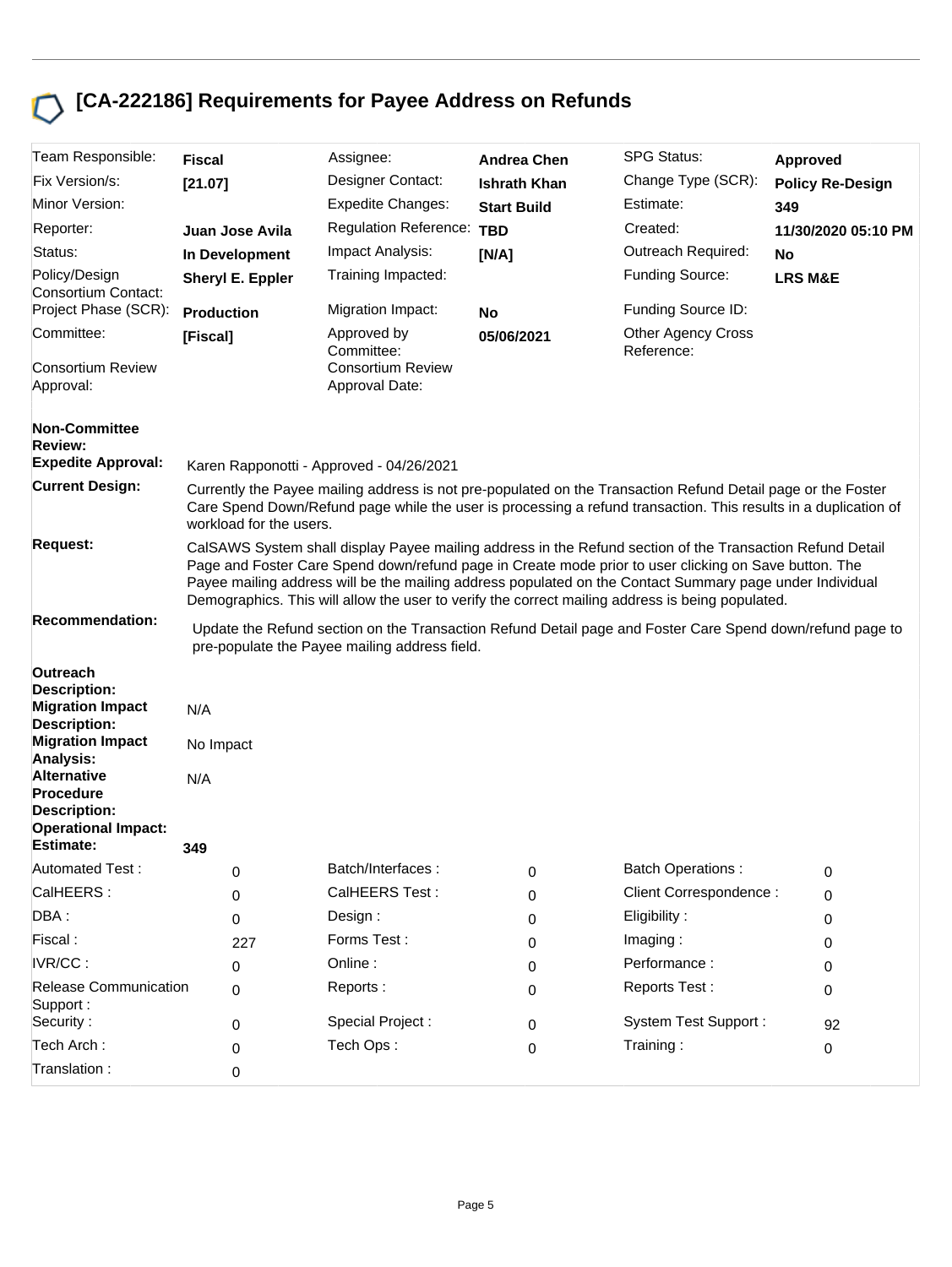#### **[CA-226455] Update Lomeli Compromise logic for CalFresh Admin Error Recovery Accounts**

| Team Responsible:                                                   | <b>Fiscal</b>                                                                                                                                                                                                                                                                                                                                                                                                                                                                                                                                                                                                                                                                                                                                                                                                                                                                                                                                                                                                                                                                                                                                                            | Assignee:                                                                                                                                                                                                                                                                                                                                                                                                                                                                                                                                                                                                                                                                                                                                                                                                                                                                                                                                                                                                                                                                               | <b>Eric Makino</b>  | <b>SPG Status:</b>                      | Approved            |  |  |
|---------------------------------------------------------------------|--------------------------------------------------------------------------------------------------------------------------------------------------------------------------------------------------------------------------------------------------------------------------------------------------------------------------------------------------------------------------------------------------------------------------------------------------------------------------------------------------------------------------------------------------------------------------------------------------------------------------------------------------------------------------------------------------------------------------------------------------------------------------------------------------------------------------------------------------------------------------------------------------------------------------------------------------------------------------------------------------------------------------------------------------------------------------------------------------------------------------------------------------------------------------|-----------------------------------------------------------------------------------------------------------------------------------------------------------------------------------------------------------------------------------------------------------------------------------------------------------------------------------------------------------------------------------------------------------------------------------------------------------------------------------------------------------------------------------------------------------------------------------------------------------------------------------------------------------------------------------------------------------------------------------------------------------------------------------------------------------------------------------------------------------------------------------------------------------------------------------------------------------------------------------------------------------------------------------------------------------------------------------------|---------------------|-----------------------------------------|---------------------|--|--|
| Fix Version/s:                                                      | [21.07]                                                                                                                                                                                                                                                                                                                                                                                                                                                                                                                                                                                                                                                                                                                                                                                                                                                                                                                                                                                                                                                                                                                                                                  | Designer Contact:                                                                                                                                                                                                                                                                                                                                                                                                                                                                                                                                                                                                                                                                                                                                                                                                                                                                                                                                                                                                                                                                       | <b>Sidhant Garg</b> | Change Type (SCR):                      | <b>Enhancement</b>  |  |  |
| Minor Version:                                                      |                                                                                                                                                                                                                                                                                                                                                                                                                                                                                                                                                                                                                                                                                                                                                                                                                                                                                                                                                                                                                                                                                                                                                                          | <b>Expedite Changes:</b>                                                                                                                                                                                                                                                                                                                                                                                                                                                                                                                                                                                                                                                                                                                                                                                                                                                                                                                                                                                                                                                                | <b>Start Build</b>  | Estimate:                               | 258                 |  |  |
| Reporter:                                                           | Sheryl E. Eppler                                                                                                                                                                                                                                                                                                                                                                                                                                                                                                                                                                                                                                                                                                                                                                                                                                                                                                                                                                                                                                                                                                                                                         | Regulation Reference: 63-801.222, ACL                                                                                                                                                                                                                                                                                                                                                                                                                                                                                                                                                                                                                                                                                                                                                                                                                                                                                                                                                                                                                                                   | 00-59, ACL 01-49    | Created:                                | 03/16/2021 12:03 PM |  |  |
| Status:                                                             | In Development                                                                                                                                                                                                                                                                                                                                                                                                                                                                                                                                                                                                                                                                                                                                                                                                                                                                                                                                                                                                                                                                                                                                                           | Impact Analysis:                                                                                                                                                                                                                                                                                                                                                                                                                                                                                                                                                                                                                                                                                                                                                                                                                                                                                                                                                                                                                                                                        | [N/A]               | Outreach Required:                      | No                  |  |  |
| Policy/Design<br>Consortium Contact:                                | Sheryl E. Eppler                                                                                                                                                                                                                                                                                                                                                                                                                                                                                                                                                                                                                                                                                                                                                                                                                                                                                                                                                                                                                                                                                                                                                         | Training Impacted:                                                                                                                                                                                                                                                                                                                                                                                                                                                                                                                                                                                                                                                                                                                                                                                                                                                                                                                                                                                                                                                                      | [N/A]               | Funding Source:                         | <b>LRS M&amp;E</b>  |  |  |
| Project Phase (SCR):                                                | <b>Migration</b>                                                                                                                                                                                                                                                                                                                                                                                                                                                                                                                                                                                                                                                                                                                                                                                                                                                                                                                                                                                                                                                                                                                                                         | Migration Impact:                                                                                                                                                                                                                                                                                                                                                                                                                                                                                                                                                                                                                                                                                                                                                                                                                                                                                                                                                                                                                                                                       | <b>No</b>           | Funding Source ID:                      |                     |  |  |
| Committee:                                                          | [Collections]                                                                                                                                                                                                                                                                                                                                                                                                                                                                                                                                                                                                                                                                                                                                                                                                                                                                                                                                                                                                                                                                                                                                                            | Approved by<br>Committee:                                                                                                                                                                                                                                                                                                                                                                                                                                                                                                                                                                                                                                                                                                                                                                                                                                                                                                                                                                                                                                                               | 05/05/2021          | <b>Other Agency Cross</b><br>Reference: |                     |  |  |
| <b>Consortium Review</b><br>Approval:                               |                                                                                                                                                                                                                                                                                                                                                                                                                                                                                                                                                                                                                                                                                                                                                                                                                                                                                                                                                                                                                                                                                                                                                                          | <b>Consortium Review</b><br>Approval Date:                                                                                                                                                                                                                                                                                                                                                                                                                                                                                                                                                                                                                                                                                                                                                                                                                                                                                                                                                                                                                                              |                     |                                         |                     |  |  |
| <b>Non-Committee</b><br><b>Review:</b><br><b>Expedite Approval:</b> |                                                                                                                                                                                                                                                                                                                                                                                                                                                                                                                                                                                                                                                                                                                                                                                                                                                                                                                                                                                                                                                                                                                                                                          | Karen Rapponotti - Approved - 05/06/2021                                                                                                                                                                                                                                                                                                                                                                                                                                                                                                                                                                                                                                                                                                                                                                                                                                                                                                                                                                                                                                                |                     |                                         |                     |  |  |
| <b>Current Design:</b>                                              |                                                                                                                                                                                                                                                                                                                                                                                                                                                                                                                                                                                                                                                                                                                                                                                                                                                                                                                                                                                                                                                                                                                                                                          | With regards to Lomeli v. Saenz (Compromise of Administrative Error CalFresh Recovery Accounts) ACL 00-59                                                                                                                                                                                                                                                                                                                                                                                                                                                                                                                                                                                                                                                                                                                                                                                                                                                                                                                                                                               |                     |                                         |                     |  |  |
|                                                                     | states:<br>The settlement agreement is effective March 1, 2000 and requires that any administrative error (CalFresh)<br>overissuance is to be recouped by a reduction in the allotment by 5 percent or \$10 per month, whichever is<br>greater, for up to a total of 36 consecutive calendar months. The first month of the 36-month period is the first<br>month the allotment is adjusted to recoup the administrative error overissuance. At the end of the period, any<br>outstanding overissuance is forgiven.                                                                                                                                                                                                                                                                                                                                                                                                                                                                                                                                                                                                                                                      |                                                                                                                                                                                                                                                                                                                                                                                                                                                                                                                                                                                                                                                                                                                                                                                                                                                                                                                                                                                                                                                                                         |                     |                                         |                     |  |  |
|                                                                     | In CalSAWS and C-IV, the Recovery Account Termination batch job (PBXXF105) will set the Expiration Date<br>for CalFresh Recovery Accounts with a Cause Code of "CalFresh - Admin Caused (after 3/2000)". When the<br>Expiration Date is reached, the CalFresh Recovery Account will be set to a Terminated Status with a Status<br>Reason of "Compromised (Lomeli)" by the same batch job.                                                                                                                                                                                                                                                                                                                                                                                                                                                                                                                                                                                                                                                                                                                                                                               |                                                                                                                                                                                                                                                                                                                                                                                                                                                                                                                                                                                                                                                                                                                                                                                                                                                                                                                                                                                                                                                                                         |                     |                                         |                     |  |  |
|                                                                     | Date to 5/31/2024.                                                                                                                                                                                                                                                                                                                                                                                                                                                                                                                                                                                                                                                                                                                                                                                                                                                                                                                                                                                                                                                                                                                                                       | Current functionality of the Recovery Account Termination batch job in C-IV:<br>The Recovery Account Termination batch job (PBXXF105) will set the CalFresh Admin Caused (after 3/2000)<br>Recovery Account Expiration Date as follows based on when the first Benefit Reduction or Offset was posted:<br>. If the first transaction was posted within or before the Effective Month, the Expiration Date will be set to the<br>last day of the month, 35 months from the last day of the Effective Month of the first transaction. For example:<br>The first Benefit Reduction was posted on 3/20/2021 for the 4/2021 Effective Month. The Recovery Account<br>Termination batch job will set the Expiration Date to 3/31/2024.<br>If the first transaction was posted after the Effective Month, the Expiration Date will be set to be 36 months<br>from the last date of the posted date month of the first transaction. For example: The first Offset was posted on<br>5/10/2021 for the 4/2021 Effective Month. The Recovery Account Termination batch job will set the Expiration |                     |                                         |                     |  |  |
|                                                                     | Current functionality of the Recovery Account Termination batch job in CalSAWS (formerly LRS):<br>The Recovery Account Termination batch job (PBXXF105) will set the CalFresh Admin Caused (after 3/2000)<br>Recovery Account Expiration Date as follows based on when the first time one of 59 Recovery Account<br>Transactions (see attached list) was posted:<br>. If the first transaction was posted within or before the Effective Month, the Expiration Date will be set to the last<br>day of the month, 35 months from the last day of the Effective Month of the first transaction. For example: The<br>first transaction was posted on 3/20/2021 for the 4/2021 Effective Month. The Recovery Account Termination<br>batch job will set the Expiration Date to 3/31/2024.<br>. If the first transaction was posted after the Effective Month, the Expiration Date will be set to be 36 months from<br>the last date of the posted date month of the first transaction. For example: The first transaction was posted on<br>5/10/2021 for the 4/2021 Effective Month. The Recovery Account Termination batch job will set the Expiration<br>Date to 5/31/2024. |                                                                                                                                                                                                                                                                                                                                                                                                                                                                                                                                                                                                                                                                                                                                                                                                                                                                                                                                                                                                                                                                                         |                     |                                         |                     |  |  |
| <b>Request:</b>                                                     | Update the CalSAWS system with the Lomeli Compromise logic from the C-IV system.                                                                                                                                                                                                                                                                                                                                                                                                                                                                                                                                                                                                                                                                                                                                                                                                                                                                                                                                                                                                                                                                                         |                                                                                                                                                                                                                                                                                                                                                                                                                                                                                                                                                                                                                                                                                                                                                                                                                                                                                                                                                                                                                                                                                         |                     |                                         |                     |  |  |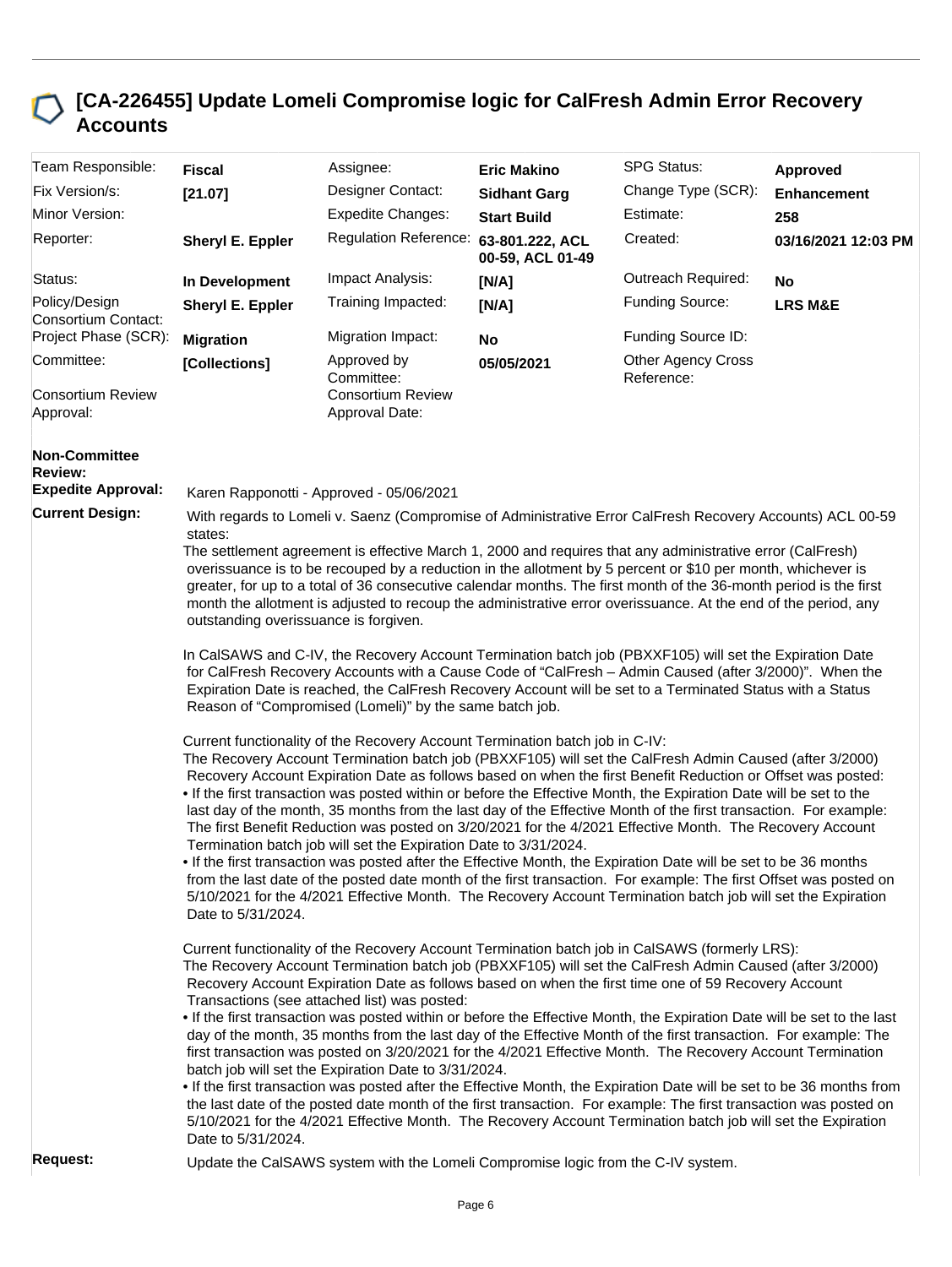| <b>Recommendation:</b>                                                                                                                                                                                                                       | 1. Migrate the Recovery Account Termination batch job (PBXXF105) logic from C-IV into CalSAWS. |                   |          |                             |          |  |
|----------------------------------------------------------------------------------------------------------------------------------------------------------------------------------------------------------------------------------------------|------------------------------------------------------------------------------------------------|-------------------|----------|-----------------------------|----------|--|
| Outreach<br>Description:<br><b>Migration Impact</b><br><b>Description:</b><br><b>Migration Impact</b><br><b>Analysis:</b><br><b>Alternative</b><br><b>Procedure</b><br><b>Description:</b><br><b>Operational Impact:</b><br><b>Estimate:</b> | None<br>N/A<br>258                                                                             |                   |          |                             |          |  |
| <b>Automated Test:</b>                                                                                                                                                                                                                       | 0                                                                                              | Batch/Interfaces: | $\Omega$ | <b>Batch Operations:</b>    | $\Omega$ |  |
| CalHEERS:                                                                                                                                                                                                                                    | 0                                                                                              | CalHEERS Test:    | 0        | Client Correspondence :     | 0        |  |
| DBA:                                                                                                                                                                                                                                         | 0                                                                                              | Design:           | $\Omega$ | Eligibility:                | 0        |  |
| Fiscal:                                                                                                                                                                                                                                      | 166                                                                                            | Forms Test:       | $\Omega$ | Imaging:                    | 0        |  |
| IVR/CC:                                                                                                                                                                                                                                      | 0                                                                                              | Online:           | $\Omega$ | Performance:                | 0        |  |
| <b>Release Communication</b><br>Support:                                                                                                                                                                                                     | $\Omega$                                                                                       | Reports:          | $\Omega$ | Reports Test:               | 0        |  |
| Security:                                                                                                                                                                                                                                    | 0                                                                                              | Special Project:  | 0        | <b>System Test Support:</b> | 67       |  |
| Tech Arch:                                                                                                                                                                                                                                   | 0                                                                                              | Tech Ops:         | 0        | Training:                   | 0        |  |
| Translation:                                                                                                                                                                                                                                 | 0                                                                                              |                   |          |                             |          |  |